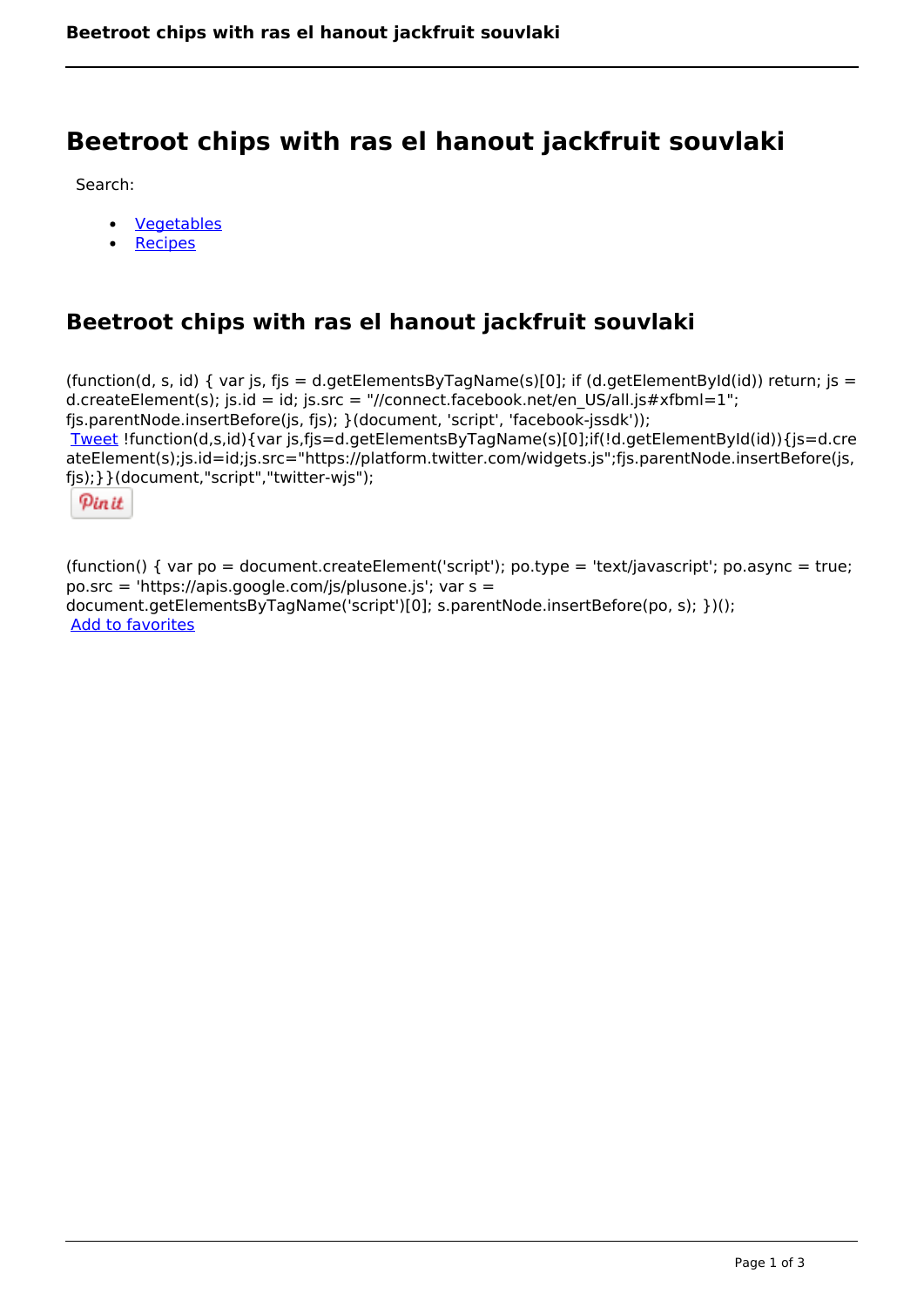## **Beetroot chips with ras el hanout jackfruit souvlaki**



Rate this recipe

0 people are cooking this [Count me in](https://www.naturalhealthmag.com.au/flag/flag/favorites/1866?destination=printpdf%2F1866&token=0ef534a4f33fc3b2467fb842979a1d3e)

Try this fresh summer feast that's perfect for any food lover.

### **Ingredients (serves 4)**

For the beetroot chips

- 2 large beetroots (peeled)
- 2 tbsp coconut oil
- Large pinch salt
- Pinch cracked black pepper
- For the ras el hanout jackfruit
- 500 g tin jackfruit in brine (drained, rinsed)
- 2 tbsp coconut oil
- 1–2 tbsp ras el hanout spice

To serve

- 4 gluten-free wraps
- 1 cup rocket (washed)
- 8 slices grilled halloumi